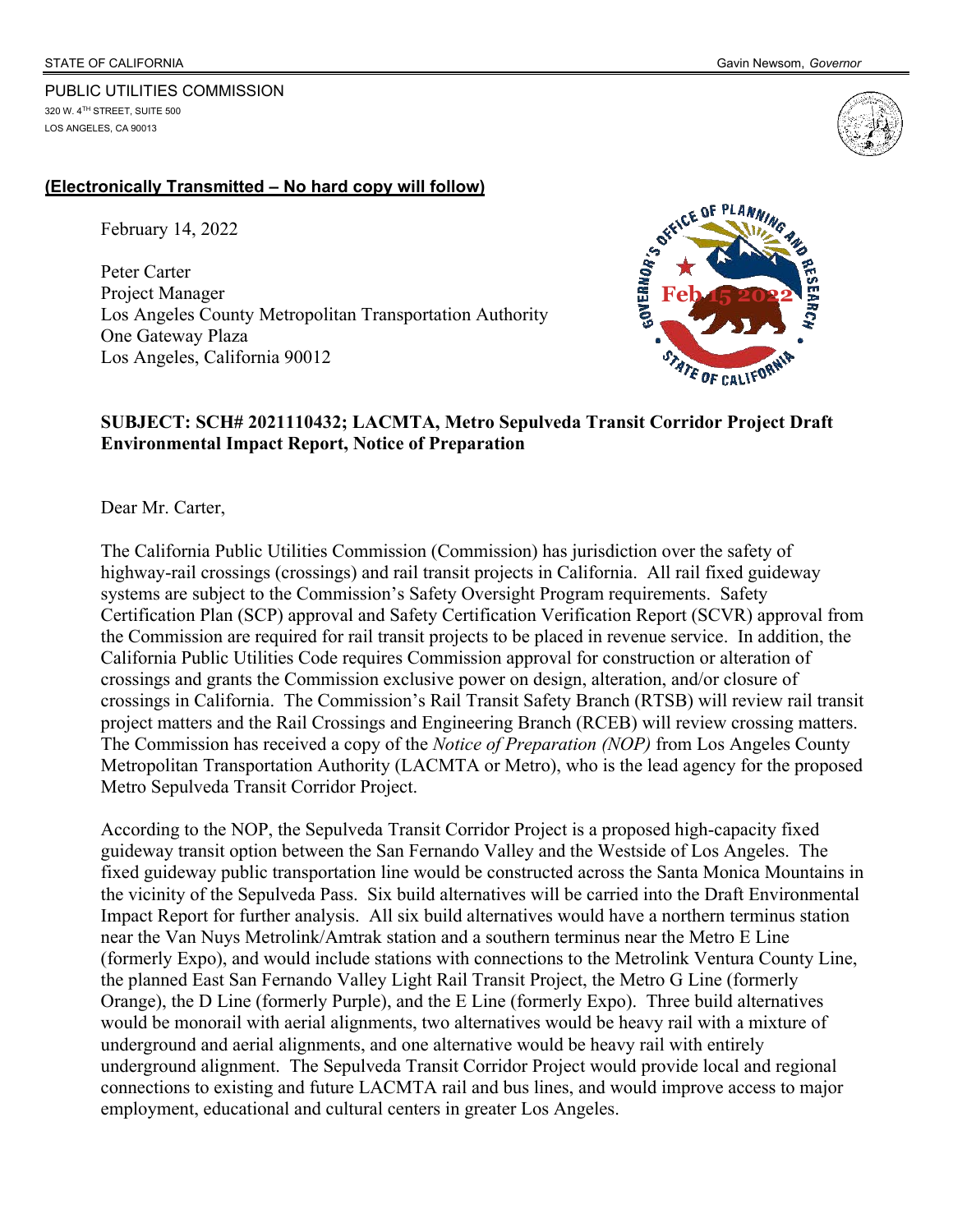Peter Carter Metro Sepulveda Transit Corridor Project - NOP Comments February 14, 2022 Page 2 of 3

All six build alternatives described in the NOP will be subject to several rules and regulations involving the Commission. These may include, but are not limited to:

- California Public Utilities Code, Sections 1201 et al, which requires Commission authority to construct rail crossings,
- California Public Utilities Code, Sections 2111, 2112, 99152; rail transit safety, and
- Commission's Rules of Practice and Procedure, which details the Formal Application process for construction or modification of public crossings.

The design criteria of the proposed project must comply with Commission General Orders (GOs), such as:

- GO 26-D, Clearances on railroads and street railroads as to side and overhead structures, parallel tracks and crossings,
- GO 72-B, Construction and maintenance of crossings standard types of pavement construction at railroad grade crossings (if any),
- GO 75-D, Warning devices for at-grade railroad crossings (if any),
- GO 95, Overhead electric line construction (if any),
- GO 128, Construction of Underground Electric Supply and Communication Systems,
- GO 143-B, Design, Construction and Operation Safety Rules and Regulations Governing Light-Rail Transit, and
- GO 164-E, Rules and Regulations Governing State Safety Oversight of Rail Fixed Guideway Systems

The project must ensure compliance with federal regulations including:

49 CFR Part 674, Rail Fixed Guideway Systems: State Safety Oversight

The following link provides resources on the Commission's rules and regulations regarding rail safety:

## http://www.cpuc.ca.gov/PUC/safety/Rail/

The proposed project options may disrupt the heavily used roadway network in the surrounding communities. The potential impacts should be identified, discussed, and evaluated for necessary safety improvements and mitigations at each proposed construction stage. This includes considering traffic circulation and queuing, level of service, emergency service response, and compliance with the Americans with Disabilities Act.

For those build alternatives that contain elevated guideway, Commission authorization is required to construct the grade-separated crossings above streets and intersections. LACMTA will have to apply to the Commission for approval of its crossing designs and authorization to construct those crossings. Applications to the Commission must include a copy of the environmental analysis undertaken by the applicant. We encourage early coordination with Commission staff in order to provide consultation